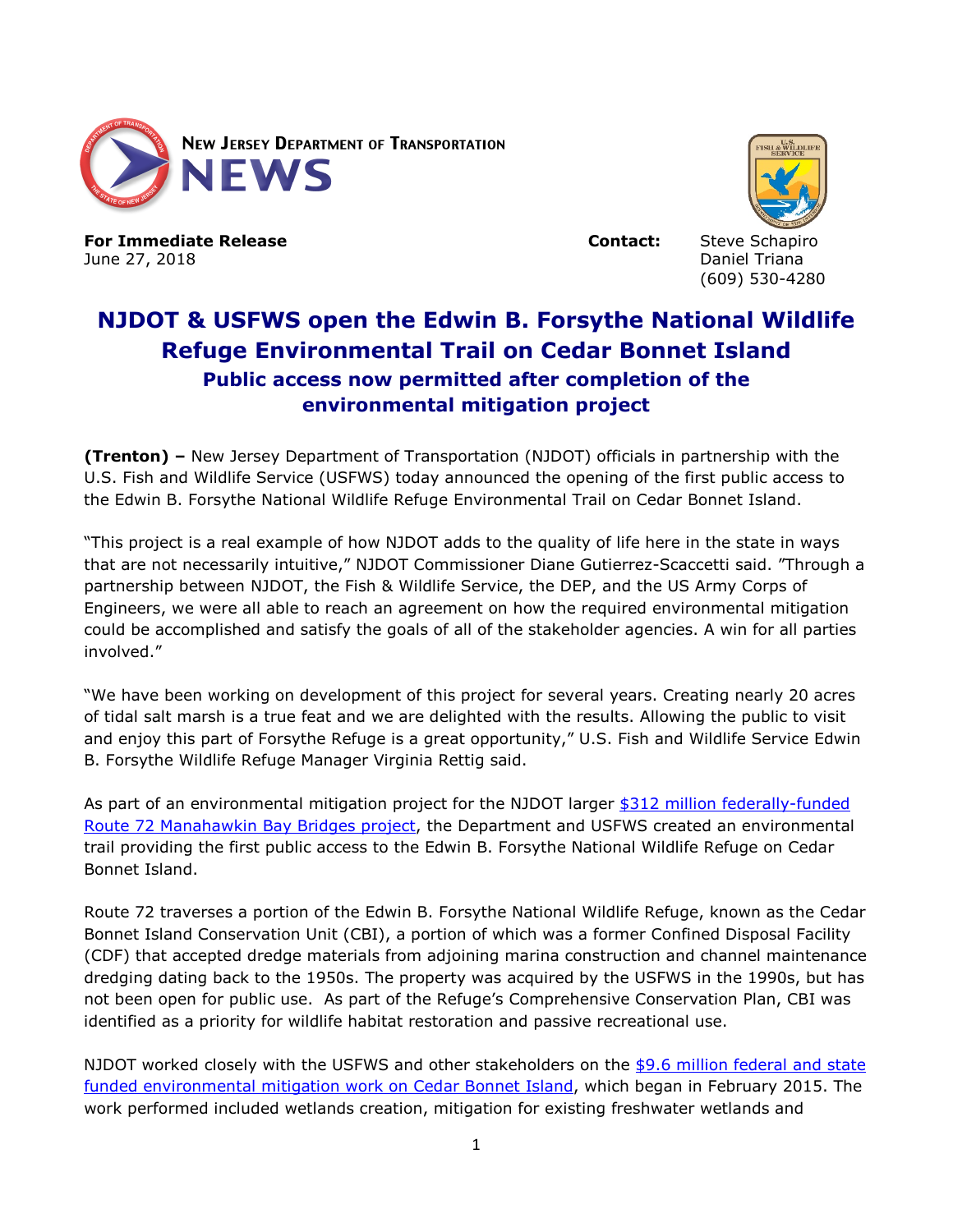modification of two existing storm water basins within the Barnegat Bay watershed.

## **Public Access Improvements**

Included in the public access improvements for the project is a one-mile walking path with pedestrian benches, two gazebo overlooks with picnic tables and interpretive signs located along the path. The path provides views of Atlantic City, the Manahawkin Bay Bridges, Long Beach Island and coastal marshes and Barnegat Bay, as well as opportunities to view shore-area wildlife.

## **Barnegat Bay watershed**

The Route 72 Manahawkin Bay Bridges project is also located within the Barnegat Bay watershed, an area of significant ecological and recreational importance to the State. To help improve water quality within the Bay and comply with NJDEP Stormwater Management (SWM) Rules, NJDOT considered numerous traditional Stormwater Best Management Practices (BMPs) for the Route 72 project that would have resulted in significant construction and maintenance cost, and constructability concerns.

Alternatively, with the NJDEP's approval, the NJDOT met the SWM requirements for the project through an innovative regional approach that retrofitted two existing NJDOT-owned detention basins within the Barnegat Bay watershed, as subsurface stormwater gravel wetlands. This is the first time stormwater gravel wetlands were constructed on a NJDOT project. This approach not only helped NJDOT exceed the water treatment requirements of the SWM Rules, it reduced construction and maintenance costs, and helped to accelerate the construction schedule. The subsurface gravel wetlands will help to improve the health of the Barnegat Bay by reducing the amount of total suspended solids and nitrogen being deposited into the Bay.

## **The Peregrine Falcon**

NJDOT also worked with USFWS, NJ Fish and Wildlife Service, the National Oceanic and Atmospheric Administration (NOAA), and New Jersey Department of Environmental Protection Endangered and Nongame Species Program (ENSP) to design a permanent Peregrine Falcon Eyrie [\(nest\)](http://www.state.nj.us/transportation/commuter/roads/rte72manahawkinbaybridges/falcon.shtm) on a wooden tower next to the new Causeway to help give the falcons who attempt to nest there a decent shot at success in one of the most precarious of locations. These birds often make their homes under large bridges, utilizing tall structures in an urban setting to hunt.

## **About the Refuge**

[The Edwin B. Forsythe National Wildlife Refuge](https://www.fws.gov/refuge/Edwin_B_Forsythe/about.html) protects more than 47,000 acres of southern New Jersey coastal habitats which is actively managed for migratory birds. The refuge's location in one of the Atlantic Flyway's most active flight paths makes it an important link in seasonal bird migration. Its value for the protection of water birds and their habitat continues to increase as people develop the New Jersey shore for our own use.

Forsythe is one of more than 555 refuge locations in the National Wildlife Refuge System administered by the U.S. Fish and Wildlife Service. The National Wildlife Refuge System is a network of lands and waters managed specifically for the protection of wildlife and wildlife habitat and represents the most comprehensive wildlife resource management program in the world. Units of the system stretch across the United States from northern Alaska to the Florida Keys, and include small islands in the Caribbean and South Pacific. The character of the refuges is as diverse as the nation itself.